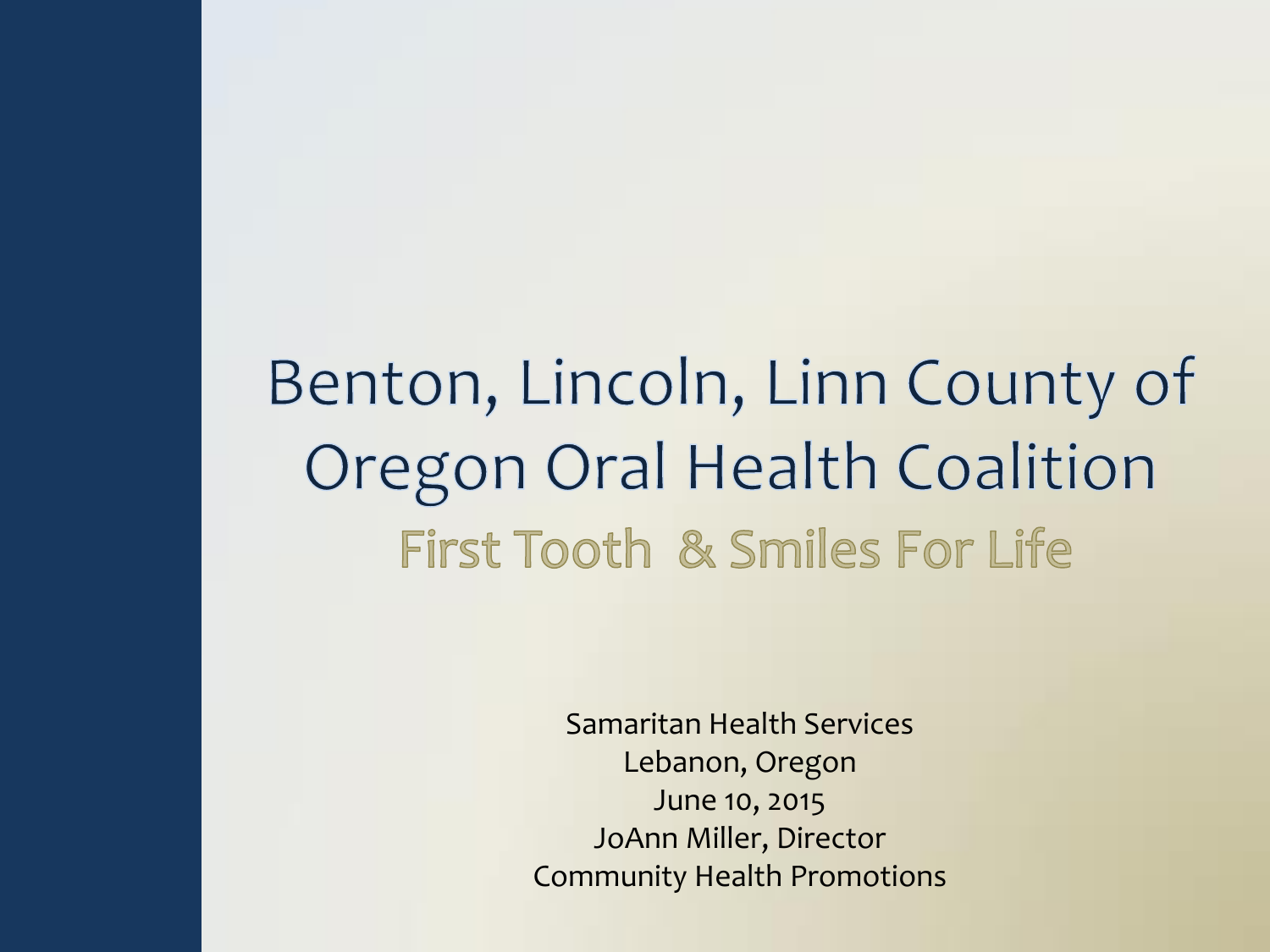

### **First Tooth**

Preventing early childhood caries through medical and dental provider education and collaboration

www.healthoregon.org/firsttooth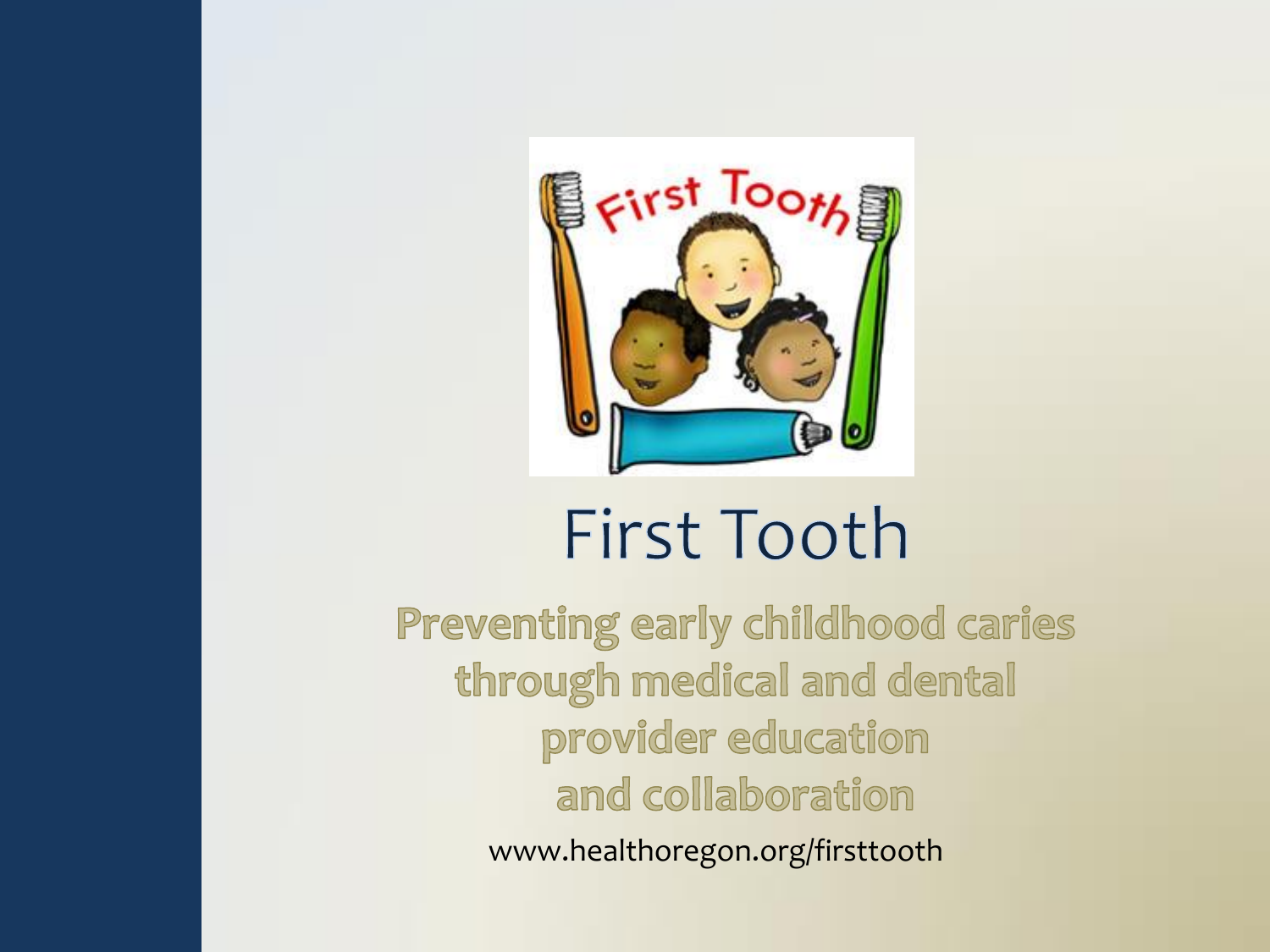# First Tooth Training

- Expand the oral health workforce in Oregon.
- Develop and launch an online training and resource center for sustainability.
- Facilitate collaborative referral relationships between dentists and primary medical care providers so that all Oregon children have a dental home.
- Curriculum, training tools, technical assistance and statewide expansion to provide outreach and training.
- Comprehensive, web-based oral health training site for medical and dental personnel
- No-cost in-office continuing education
	- 1 CE for dental
	- 1 CME for medical



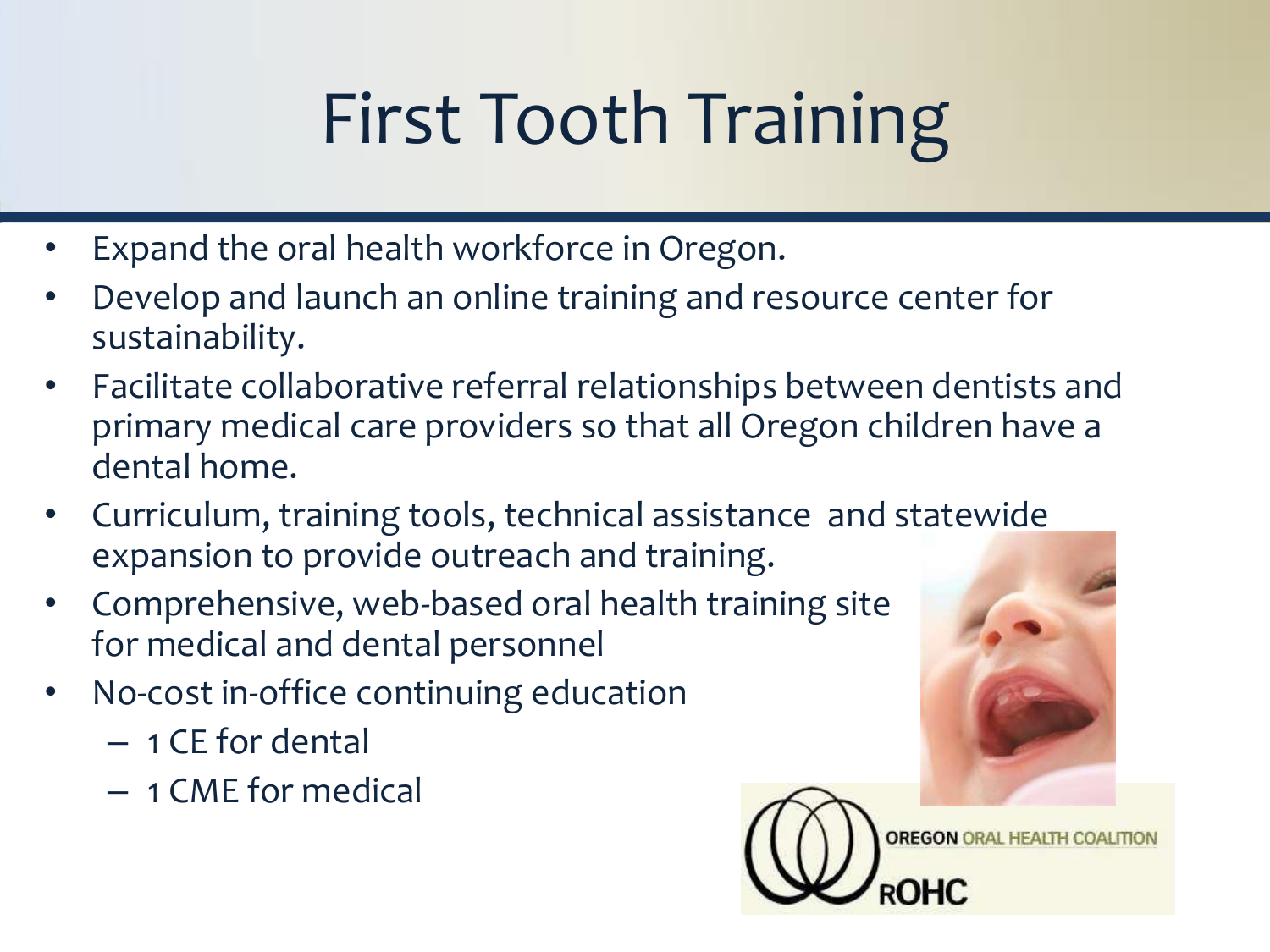# First Tooth Support

- Continued support and technical assistance with staff on:
	- Systems-based implementation
	- Workflow
	- Clinical instruction
	- Fostering collaboration between dental and medical providers

www.healthoregon.org/firsttooth



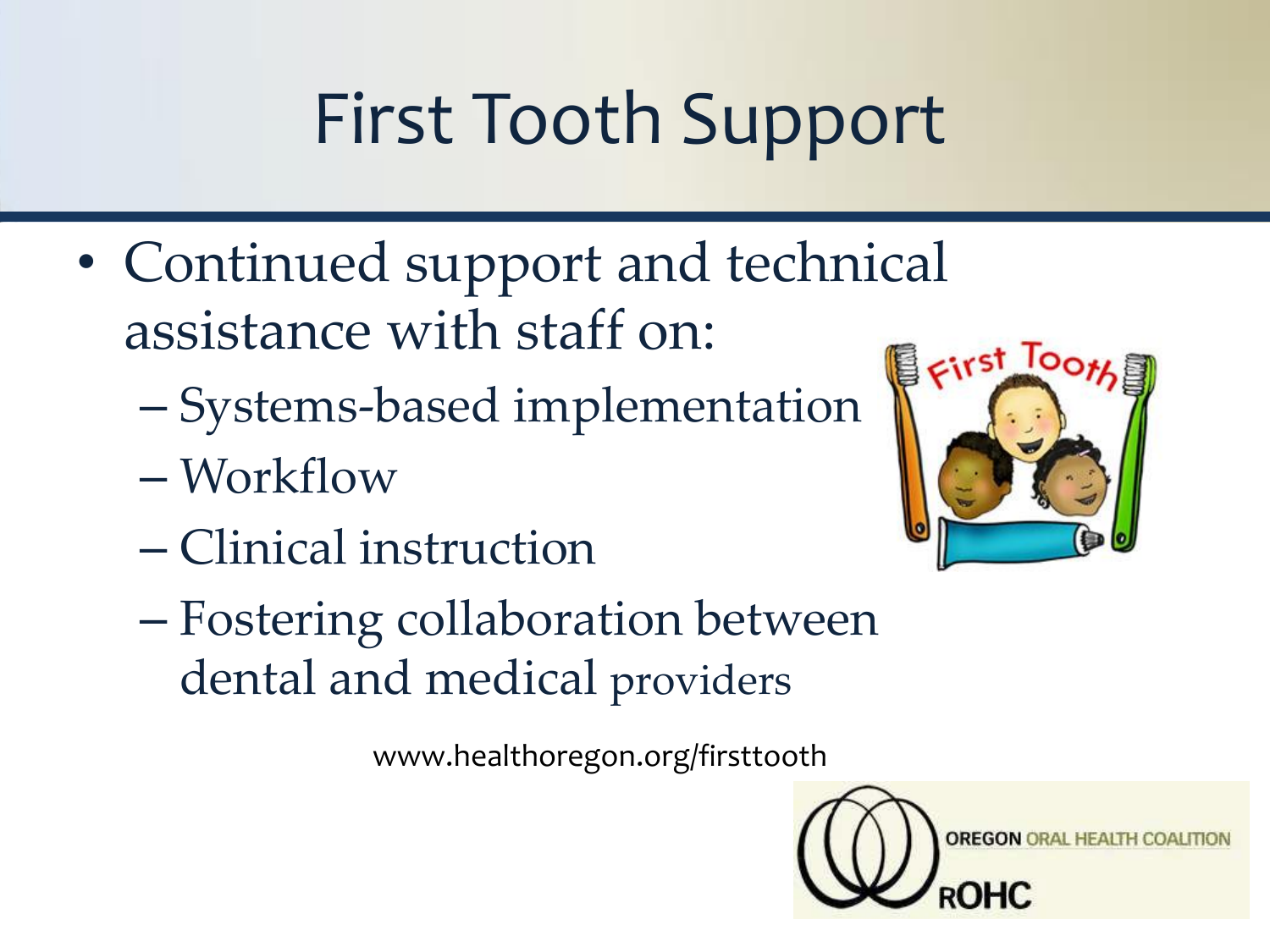### First Tooth

- 68 Samaritan Health Services Staff Trained
- 15 Residents & Medical Students
- 2 Samaritan Health Service Pediatric Clinics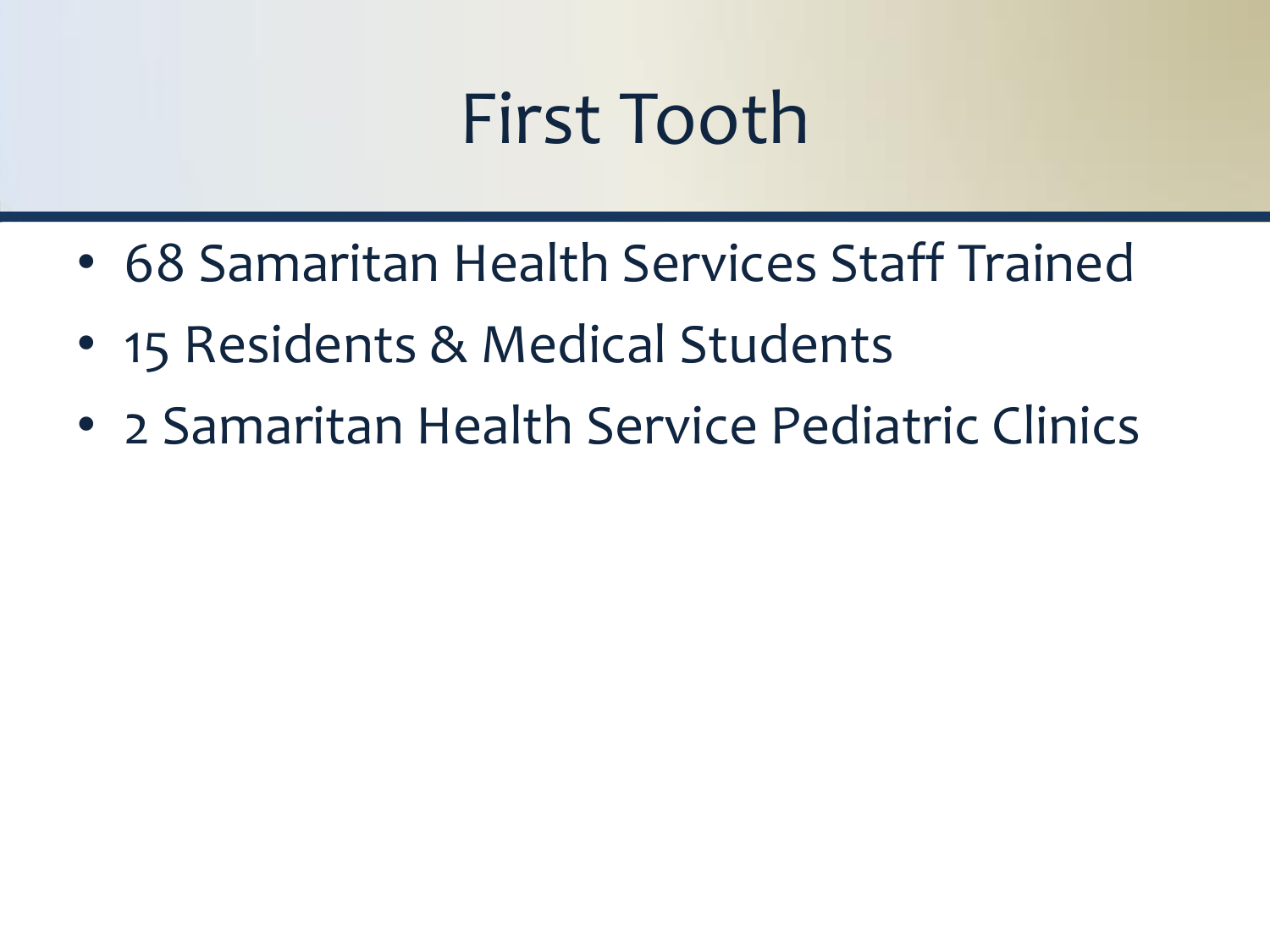# Smiles for Life A national oral health curriculum

#### National Interprofessional Initiative on Oral Health engaging clinicians

eradicating dental disease

Integrating oral health and primary care through medical and dental provider education and collaboration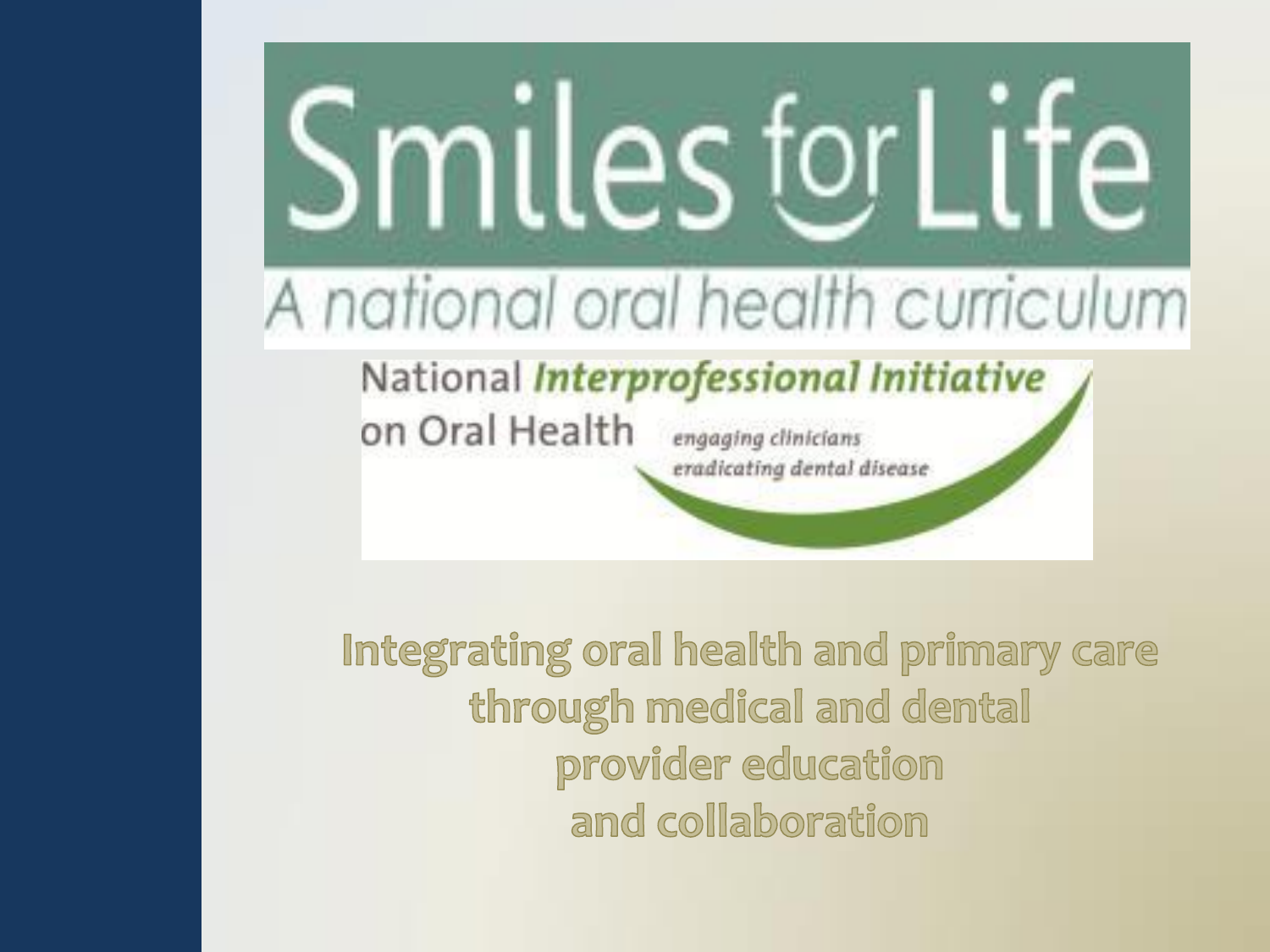### Smiles For Life

- Developed in 2005 by the Society of Teachers of Family Medicine Group on Oral Health
- Smiles for Life: A National Oral Health Curriculum, has been reviewed and is acceptable for up to 8.50 Prescribed credit(s) by the American Academy of Family Physicians
- Produces educational resources to ensure the integration of oral health and primary care
- Curriculum consists of eight 45-minute modules covering core areas of oral health relevant to medical clinicians
- There is no charge for CME credit for individual users
- 87,548 courses completed for CE credit

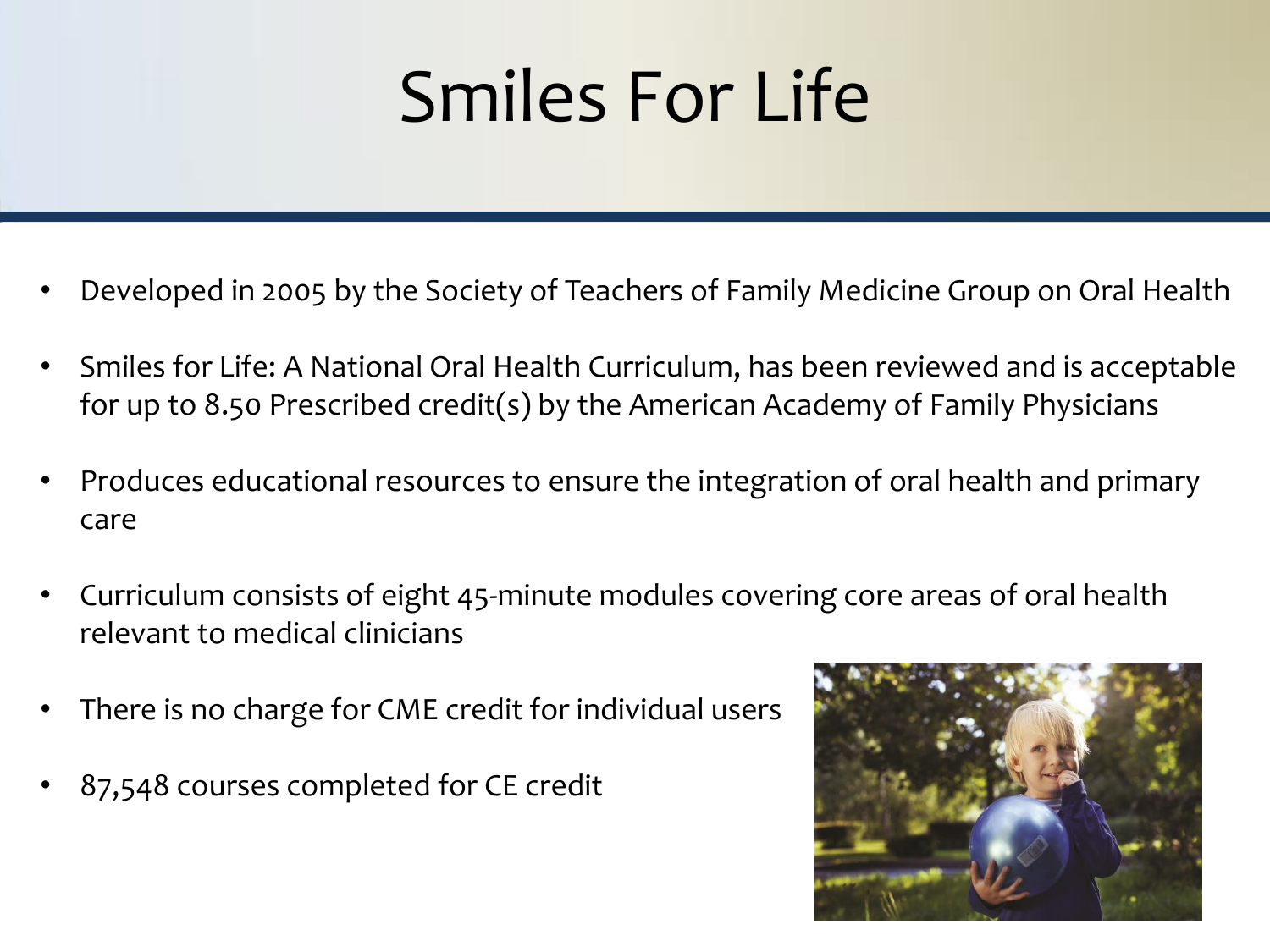## Smiles For Life Support

- Continued support and technical assistance with staff on:
	- -Site-based implementation
	- -Workflow
	- $-CF$
	- -Resources

www.smilesforlifeoralhealth.org



National Interprofessional Initiative on Oral Health engaging clinicians